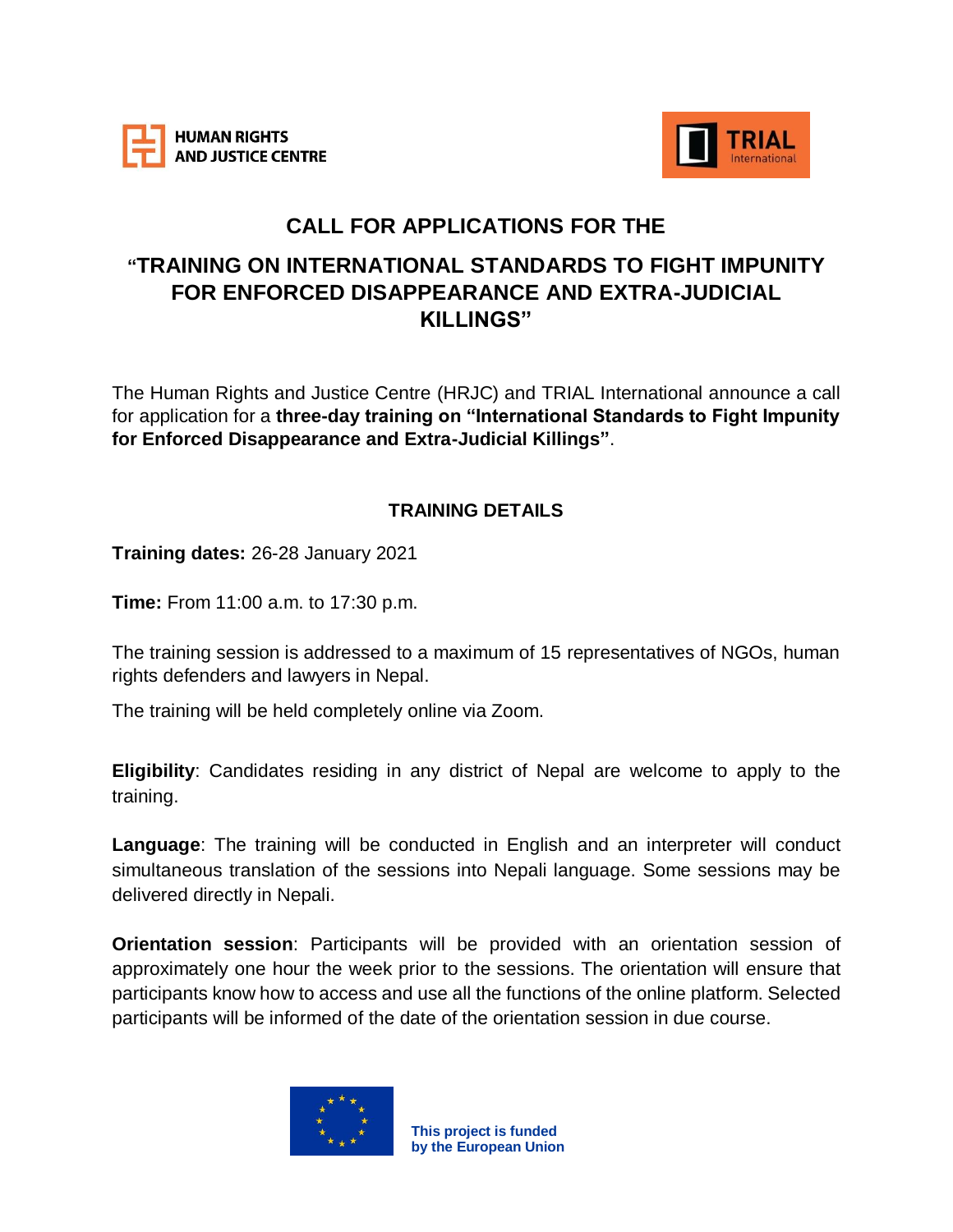The training is free of cost and the organizers will provide internet packages to attend orientation session and three-day sessions.

Attendance certificates will only be issued to the participants who take part in 100% of the "online conversations", deliver 90% of the written documents requested as part of the training, and complete both an entry and an exit tests.

## **CONTENT OF THE TRAINING**

The training sessions will be delivered by international and local experts and include both theoretical sessions and practice-oriented workshops/exercises.

It will aim at presenting the existing international standards to fight impunity for enforced disappearance and extra-judicial killings. Participants will learn to identify and document cases of enforced disappearance or extra-judicial killing pursuant to international law as well as the available avenues at the international level to report such cases (with particular attention to the United Nations Special Procedures and Treaty Bodies). Moreover, the training will provide practical knowledge on how to submit reports and communications concerning cases to the competent United Nations Special Procedures and Treaty Bodies.

For more information on our trainings, have a look at the comments of previous participants [here.](https://trialinternational.org/latest-post/trial-launches-training-series-to-fight-enforced-disappearance-in-nepal/)

#### **ELIGIBILITY CRITERIA FOR PARTICIPATION**

To take part in the training, participants must:

• Hold a Bachelor degree in Law, Social Science or any other relevant field;

• Read, write and understand English and be fluent in written as well as spoken Nepali; and

• Prior experience in supporting victims of human rights violations would be an asset.

#### **APPLICATION PROCEDURE**

Interested candidates should submit their application by email to [contact@hrjc.org.np](mailto:contact@hrjc.org.np) and [s.kafle@trialinternational.org](mailto:s.kafle@trialinternational.org) indicating in the subject of the email "Application to the Training on International Standards on ED and EJK – January 2021".

#### **REQUIRED DOCUMENTS**

Prospective candidates are expected to briefly explain their interest in the training (in English), and submit the following documents:



**This project is funded by the European Union**